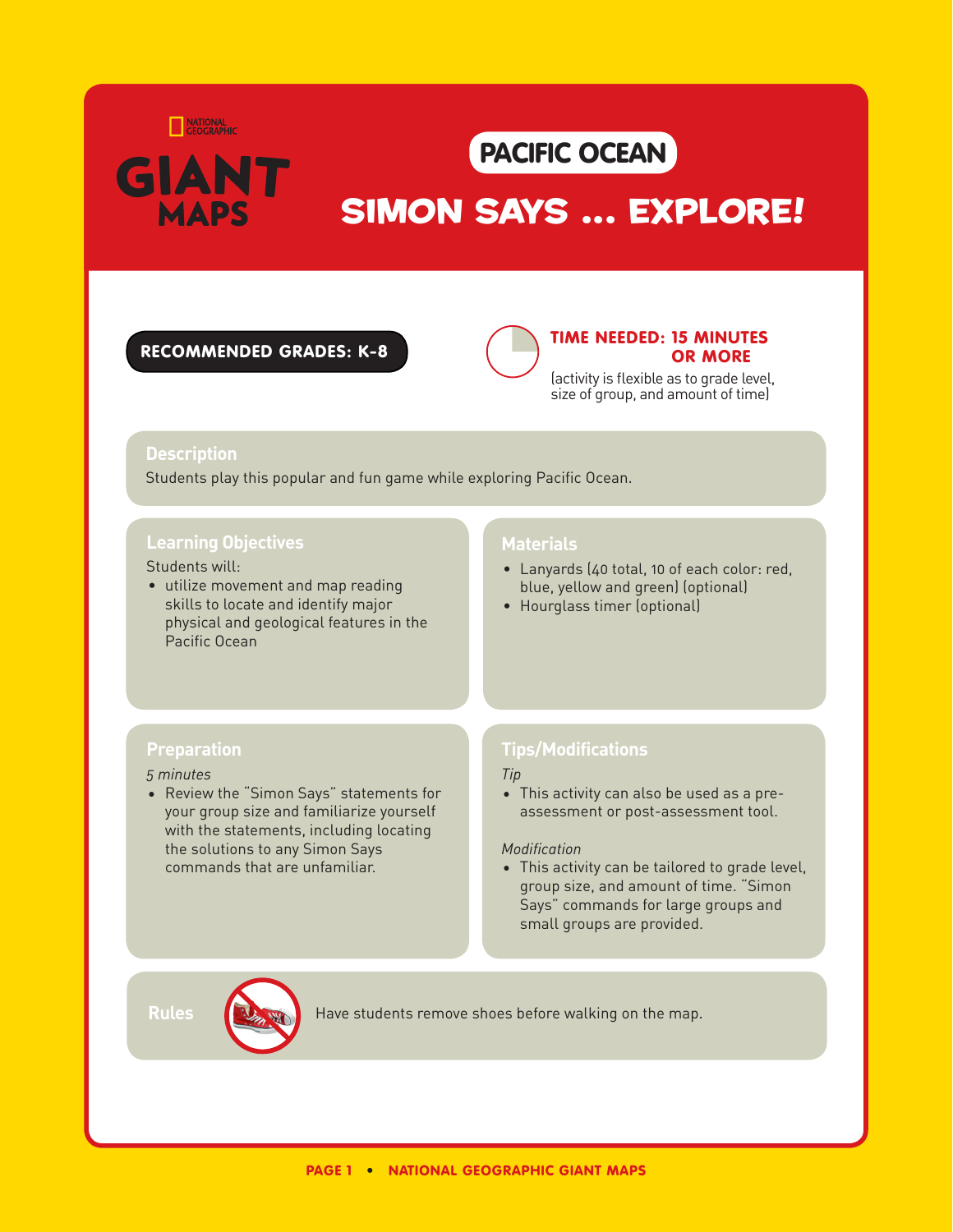## **DIRECTIONS**

1. Depending on experience and prior knowledge, students may need a general introduction or tour of the Pacific Ocean map. This teacher-led activity can serve as an introduction or a review of some of the major geological features that the game will require students to visit. Walk over the map and show (or have selected students locate and stand on) the following:

Galápagos Islands Hawaiian Islands Line Islands

Mariana Trench Chile Trench Arctic Circle

Tropic of Cancer Tropic of Capricorn Equator

Note the colors on the map that represent countries, elevation (or relief), and water. Have students face north on the map and then turn and face each of the other three cardinal directions (south, east, west) before starting the first game.

- 2. Divide the class into 4 teams—red, blue, yellow, and green—and instruct each team to gather behind their "Base Camp" (the colored circles in the corners of the map). Make the teams as even as possible. Give each student a lanyard corresponding to the color of his or her team.
- 3. Review the rules of "Simon Says" with students. No running is allowed. Students who run, touch, or impede other students will be "out." Remind students if they move toward a location that did not begin with the direction "Simon Says," or they choose an incorrect place, they will be "out." When a student is out, he or she will walk off the map and sit on the border of the map near his or her team's corner until the start of a new game. Use the hourglass timer (optional) to signal the end of each game. The team with the most team members still on the map will be declared the winner of that game. Assure students that each game will have a time limit of 5 to 10 minutes to keep "out time" to a minimum. (This time is governed by the timer.)
- 4. Using "Simon Says" statements provided, direct students to visit various locations in the Pacific Ocean. Allow students a few seconds to get to each location that Simon Says.

Mix up the game and control traffic with qualifiers like these:

- Simon Says **everybody …**
- Simon Says **red team …**
- Simon Says **all girls …**
- Simon Says **all boys …**

Remember to mix in statements without saying "Simon Says" to catch students who are not paying close attention.

Feel free to create and use your own "Simon Says" statements.

5. When the timer is up, the game is over. Have students gather at their "Base Camp" for the start of a new game. Repeat as many times as you'd like!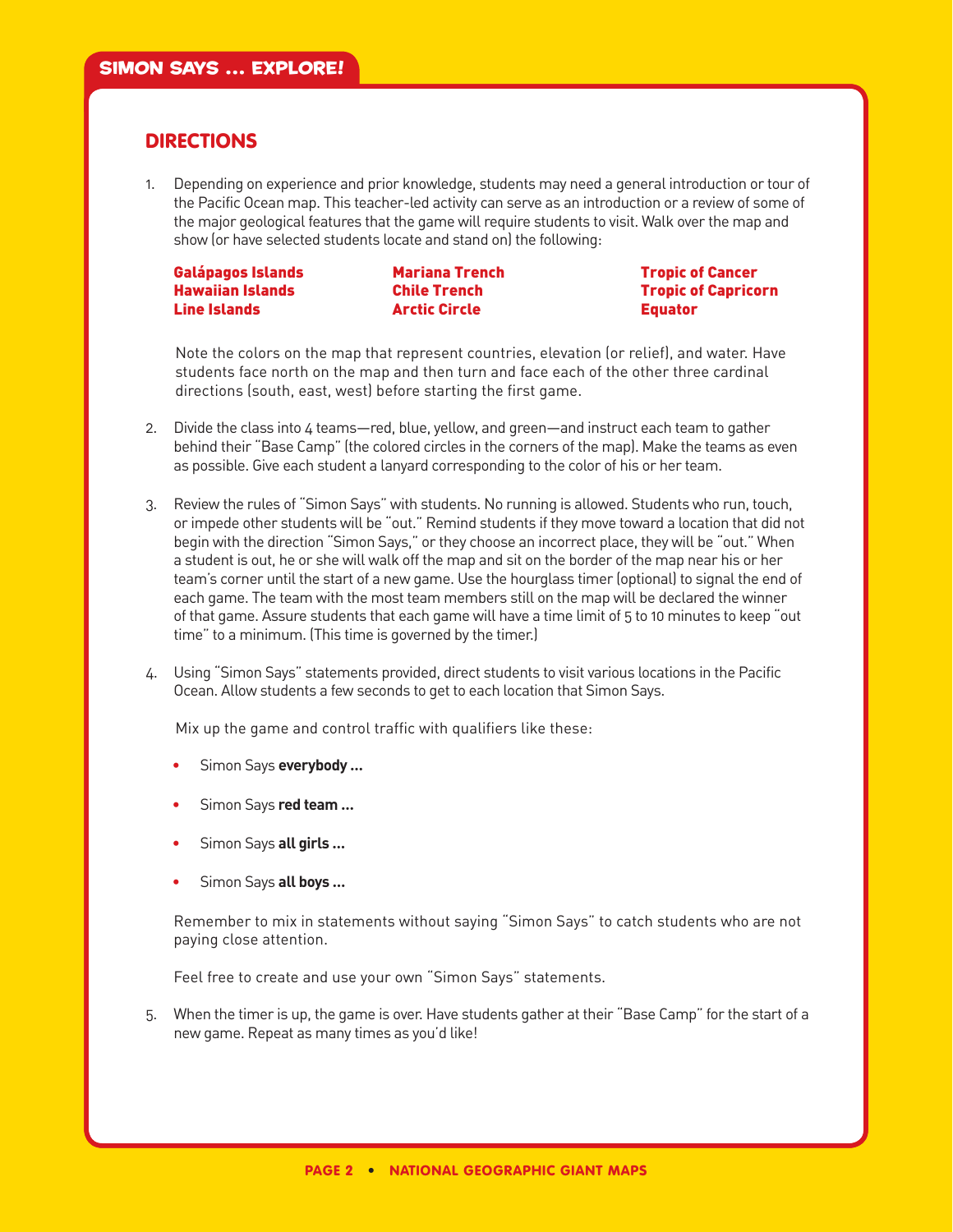## "SIMON SAYS" STATEMENTS FOR LARGE GROUPS

"Simon Says" statements for the start of the game or with larger numbers of students:

- $\blacktriangleright$  Simon Says ...
	- Sit in the Pacific Ocean.
	- Stand on the Equator.
	- Kneel on one knee north of the Tropic of Cancer.
	- Place one foot on an island.
	- Sit anywhere in a trench. [Examples: Aleutian Trench, Kermadec Trench, Mariana Trench, West Melanesian Trench, New Guinea Trench, Peru-Chile Trench, Tonga Trench, Vityaz Trench, and others]
	- Put one toe in a sea. [Arafura Sea, Bering Sea, Caribbean Sea, Chukchi Sea, Coral Sea, East China Sea, Java Sea, Philippine Sea, Sea of Japan, Sea of Okhotsk, South China Sea, Tasman Sea, Timor Sea, Yellow Sea]
	- Stand in the Pacific Ocean and face east.
	- Kneel on one knee on the Tropic of Capricorn and face south.
	- Stand on a ridge. [Examples: Cocos Ridge, Louisville Ridge, Macquarie Ridge, Sala y Gomez Ridge, and others]
	- Sit in a basin. [Examples: Celebes Basin, Coral Sea Basin, East Caroline Basin, Guatemala Basin, Melanesian Basin, Mexico Basin, North Australian Basin, Perth Basin, Philippine Basin, South China Basin, Southeast Pacific Basin, South Fiji Basin, Southwest Pacific Basin, Tasman Basin, West Caroline Basin, Wharton Basin, and others]
	- Stand on one foot on the Hawaiian Islands.
	- Sit within six feet of the map scale.
	- Swim from the north to the south.
	- Sit in a continent. [Asia, Australia, North America, South America]
	- Stand along a fracture zone. [Examples: Agassiz Fracture Zone, Challenger Fracture Zone, Clarion Fracture Zone, Clipperton Fracture Zone, Diamantina Fracture Zone, Galapagos Fracture Zone, Marquesas Fracture Zone, Menard Fracture Zone, Mendocino Fracture Zone, Molokai Fracture Zone, Pioneer Fracture Zone, and others]